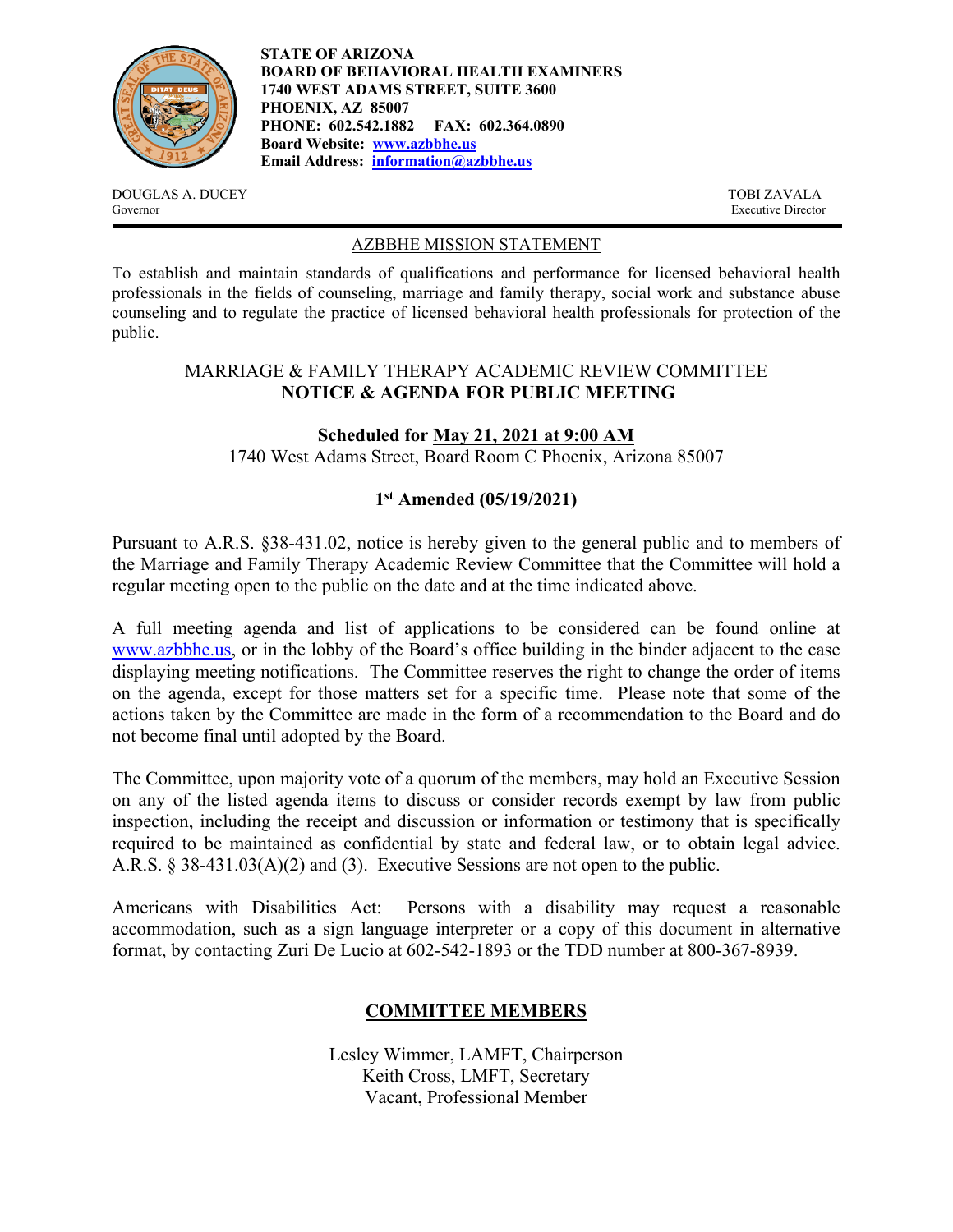The agenda for the meeting is as follows:

## **1. Call to order**

# **2. Roll call** (staff)

# **3. Minutes: Review, consideration and action.**

*A. March 19, 2021, general meeting minutes* 

# **4. Report from the Chair**

The Committee may go into executive session to discuss confidential records pursuant to A.R.S. §38-  $431.03(A)(2)$  or to obtain legal advice pursuant to A.R.S. §38-431.03(A)(3).

 *None* 

### **5. Report from the Executive Director and/or staff**

The Committee may go into executive session to discuss confidential records pursuant to A.R.S. §38-  $431.03(A)(2)$  or to obtain legal advice pursuant to A.R.S. §38-431.03(A)(3).

- *A. General agency operations*
- *B. Update regarding Board staff*

### **6. Assistant Attorney General's Report**

The Board may go into executive session to discuss confidential records pursuant to A.R.S. § 38-  $431.03(A)(2)$  or to obtain legal advice pursuant to A.R.S.  $838-431.03(A)(3)$ .

 *None* 

### **7. Supervisor exemption request: review, consideration and action**

*None* 

### **8. Consent agenda: review, consideration and action regarding 60-day extension request for deficiencies and 90-day extension for examination**

- *A. Rachel Hoffman, LCSW applicant (60-day deficiency extension)*
- *B. Julia Hunt, LCSW Endorsement applicant (60-day deficiency extension)*
- *C. Elena Hatzakos, LMSW Endorsement applicant (60-day deficiency extension)*
- *D. Lisa Kavanagh, LPC applicant (60-day deficiency extension)*
- *E. Ndolia Schild, LAC applicant (60-day deficiency extension)*

### **9. Exam accommodation and/or 90-day waiver request: review, consideration and action**

*None* 

### **10. Applications for licensure: review, consideration and action**

The Committee may go into executive session to discuss records exempt from public inspection pursuant to A.R.S. §38-431.03(A)(2) or to obtain legal advice pursuant to A.R.S. §38-431.03(A)(3).

- A. Review, consideration, and possible action regarding applications for licensure  *Names are posted for review in the building lobby of the 1st floor of 1740 West Adams Street, Phoenix, AZ at least twenty-four (24) hours in advance of the meeting.*
- B. Appeals
- *1. Barry Hancock, LAMFT applicant*